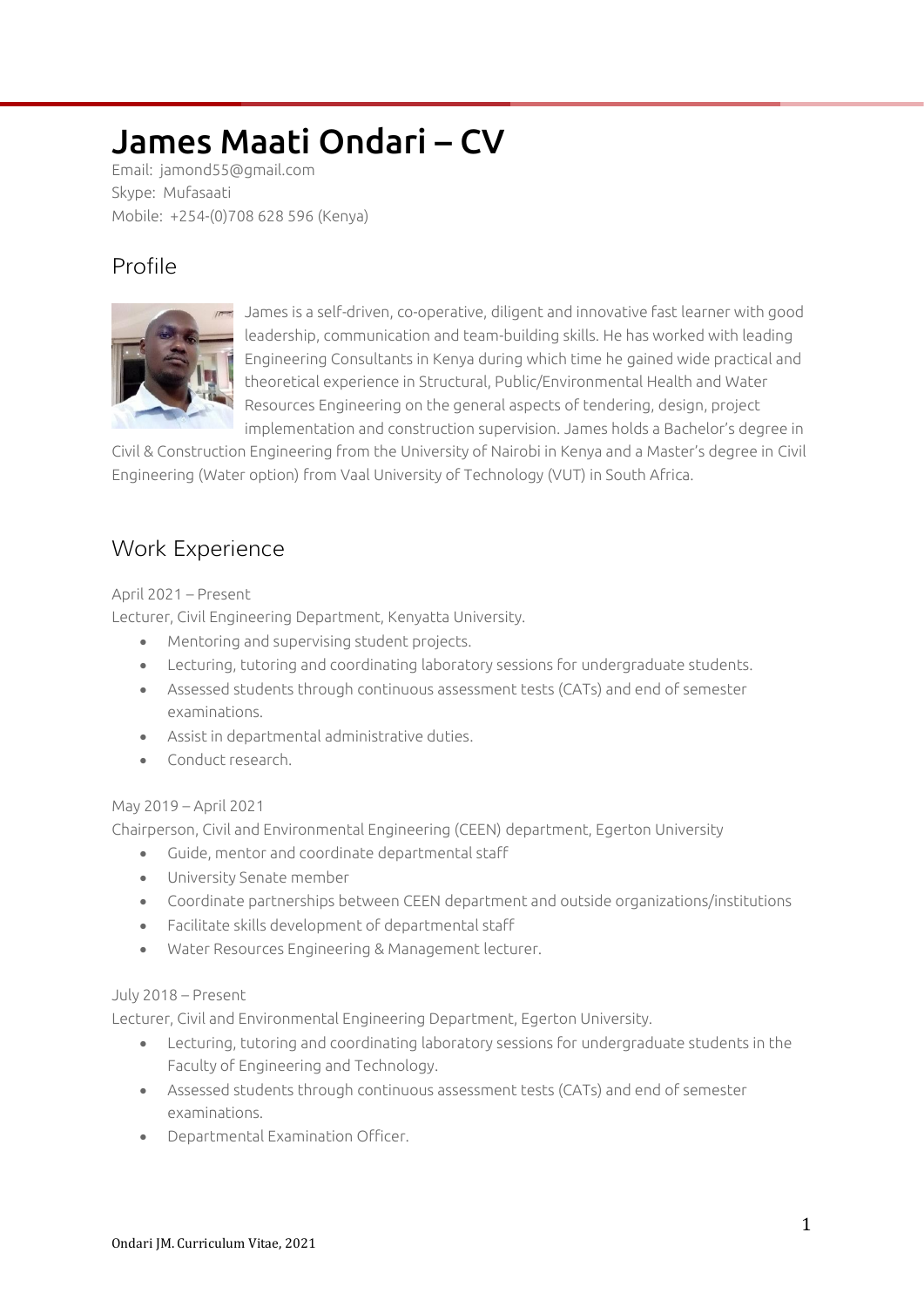#### May 2018 – July 2018

Part-time Lecturer, Civil and Environmental Engineering Department, Egerton University.

- Lectured, tutored and coordinated laboratory sessions for Ground Water and Water Resources Engineering courses.
- Set and marked Continuous Assessment Tests (CATs) and Semester Examinations.

#### Oct. 2017 – July 2018

Design Engineering Lead, Sanivation

- Conduct Feasibility studies, Projects Appraisals, Cost-Benefit Analysis and Design of wastewater treatment facilities
- Team and Project Management
	- $\blacksquare$  Hire and vet consultants and contractors
	- Manage contractors, subcontractors and consultants
	- **EXECT** Lead construction management and inspection
	- Maintain engineering records and key lessons learned
	- Ensure compliance with relevant laws and standards
- Support the capacity development and training of Sanivation staff, through internal mentorship programs, one on one training, as well as identifying new talent.
- Creativity and ingenuity;
	- o Identify and evaluate new faecal sludge treatment technologies for integrating into Sanivations's operations
		- **Research FSM technologies**
		- Support on testing, evaluating and communicating about new technologies and prototypes.
- Partnership Building
	- o Build Sanivation's network in the civil and environmental industry as well as with local partners;
		- Network building: act as ambassador for Sanivation to find the right engineering and construction partners for current and future projects
		- Identify knowledge/capability gaps within a project, find outside consultants or companies to fill those gaps and manage Sanivation's relationship with consultants.

#### Aug. 2016 – Oct. 2017

Water and Sanitation Engineer, MIBP Consulting Engineers' Ltd., Kenya

- Conducted feasibility studies
- Designed potable water treatment systems and distribution networks
- Designed sewerage networks and wastewater treatment systems
- Drafted Technical Reports
- Prepared project cost estimates and Tender documents
- Supervised construction
- Prepared Master Plans of Potable Water supply and wastewater treatment systems for 20 and 30-year design horizons

Aug. 2011 – Dec. 2015 Lecturer, Vaal University of Technology, South Africa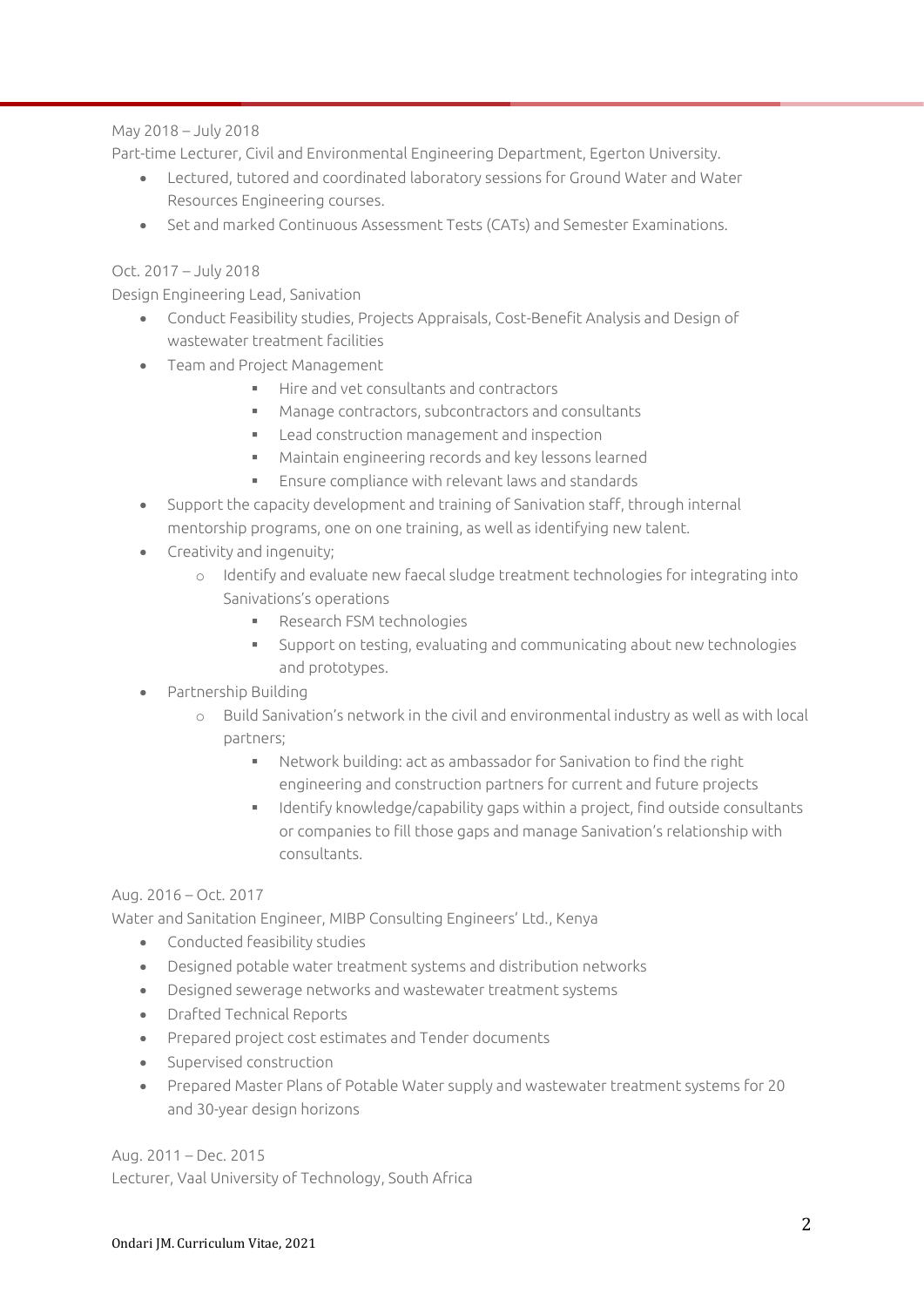- Lectured, Tutored, and Guided learners through academic, professional and extra-curricular platforms
- Set, moderated and marked semester tests and exams
- Registered learners for National Diploma and Bachelor's degree programs in Civil Engineering
- Planned, prepared and implemented practical/laboratory classes and research projects for undergraduate students in Civil and Chemical Engineering departments;
- Represented VUT's Civil Engineering Dept. in academic, social and extra-curricular activities such as Open Days, Sasol Techno-X, community outreach programs and sports;
- Acted as Patron for Building and Civil Engineering Student Society Organization (BCESSO);
- Organized academic site visits as well as community outreach programs for Civil Engineering students through BCESSO (Building and Civil Engineering Student Society Organization);
- Represented the Civil Engineering Dept. in VUT's HIV and AIDS awareness committee.

#### Sep. 2010 – Jul. 2011

Structural and Geotechnical Engineer, MIBP Consulting Engineers' Ltd., Kenya

- Conceptualized, designed and detailed Reinforced Concrete, Steel and Timber Structures.
- Assessed the properties and behavior of soil and rock formations necessary for the design of foundations and retaining walls.
- Conducted regular site visits for inspection, site meetings and work progress evaluation.
- Prepared reports describing assessment of geotechnical risks, options to mitigate the undue risks, and recommendations on design of validation tests provision during construction.

#### Jul. 2009 – Oct. 2009

Inspector of Works, MIBP Consulting Engineers' Ltd., Kenya

- Inspected, monitored and reported on the general progress of work on site
- Supervised and approved the construction of 2 nr. R.C tanks, Chlorination Units, pump houses, operation offices and staff units;
- Supervised and approved the drilling of 3 nr. Boreholes along with complete pumps and meter installation;
- Audited contractual bidding documents in an effort to award contract to the most eligible bidder;
- Familiarized with the FIDIC conditions of contract;
- Supervised sub-contractors
- Prepared and developed risk assessment methodologies

# **Education**

#### Aug. 2011-April 2015

Master of Technology (MTech) in Civil Engineering – Water option, Vaal University of Technology – South Africa.

#### Oct. 2005-Sep. 2010

Bachelor of Science in Civil and Construction Engineering, Second Class Honours – Upper Division, University of Nairobi, Kenya.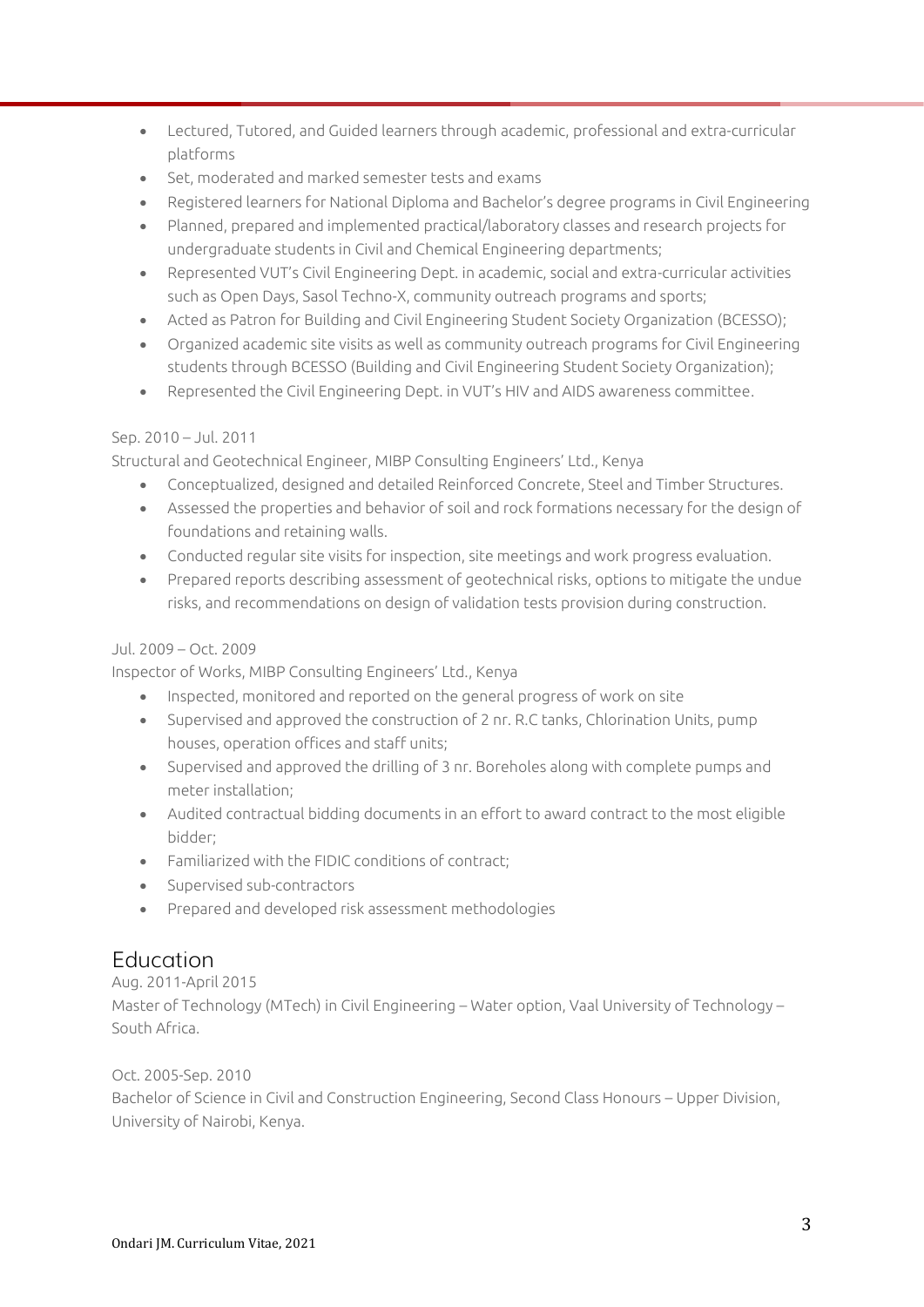#### Jan. 2001-Nov. 2003

Kenya Certificate of Secondary Education (KCSE); Aggregate Grade, A-; Kisii High School, Kenya.

### Publication

#### a. Journal Papers

Ondari, J.M., Ndege, M., Aoyi, A. 2014. Anaerobic degradation of pre-treated abattoir wastewater in an UASB reactor. *SA Innovation Journal*. 27-38.

#### b. Thesis

Ondari, J.M. Anaerobic co-digestion of Abattoir and Textile industry wastewater in an UASB reactor. MTech. Thesis. *Vaal University of Technology, South Africa*. 2015.

[\(https://www.semanticscholar.org/paper/ANAEROBIC-CO-DIGESTION-OF-ABATTOIR-AND-TEXTILE-IN-](https://www.semanticscholar.org/paper/ANAEROBIC-CO-DIGESTION-OF-ABATTOIR-AND-TEXTILE-IN-A-MAATI-Ondari/d16d8261b608b93a730838a5724b0893569a490c)[A-MAATI-Ondari/d16d8261b608b93a730838a5724b0893569a490c\)](https://www.semanticscholar.org/paper/ANAEROBIC-CO-DIGESTION-OF-ABATTOIR-AND-TEXTILE-IN-A-MAATI-Ondari/d16d8261b608b93a730838a5724b0893569a490c)

Ondari, J.M. Possible use of Sugarcane Bagasse Ash as a cement replacement material. BSc. Thesis. *University of Nairobi, Kenya*. 2010.

Conferences, Short-courses and Seminars Attended Conferences

- 16 18 September, 2014. 7th SA Innovation Conference in Cape Town Stadium, Cape Town.
- 19th November, 2013. Vaal University of Technology's Centre for Renewable Energy and Water (CREW) in Emerald Casino, Vanderbijlpark.

Short-courses and seminars

- 9th 13th November, 2015. Abacus FEA (Simulia, South Africa). 3 CPD points.
- $\bullet$  29<sup>th</sup> 30<sup>th</sup> July, 2014. Tutor training (VUT) in T-Block, Vanderbijlpark, South Africa.
- 17<sup>th</sup> 19<sup>th</sup> April, 2014. Cost Engineering for Capital Projects Workshop (Global Prospectus), Randburg. *2 CPD Points*.
- 8th 9th April, 2014. FIDIC, NEC3, JBCC and GCC2010 Contracts Workshop (Global Prospectus), Randburg. 2 CPD Points.
- 16th November, 2012. Autodesk University Extension Johannesburg, The Forum in Sandton.
- May July, 2013. PROKON, Civil3D and AutoCAD Training, VUT.
- 19<sup>th</sup> 21<sup>st</sup> September, 2011. STATA 11 (Prof. Zeleke Worku), VUT.

| Period                | Employer                  | Nature of Work                           |
|-----------------------|---------------------------|------------------------------------------|
| April 2021 to Present | Kenyatta University       | Lecturer, Supervisor and Researcher,     |
|                       |                           | Fluid Mechanics I<br>٠                   |
|                       |                           | Irrigation Engineering I<br>٠            |
|                       |                           | Hydraulics I<br>ш                        |
|                       |                           | Hydraulics II<br>ш                       |
|                       |                           | Hydrology I<br>ш                         |
|                       |                           | Hydrology II<br>٠                        |
|                       |                           | Groundwater Abstraction<br>٠             |
| April 2018 to Present | <b>Egerton University</b> | Lecturer, Tutor and Examiner;            |
|                       |                           | Ground Water Engineering (WEEN 558)<br>ш |

# Teaching Experience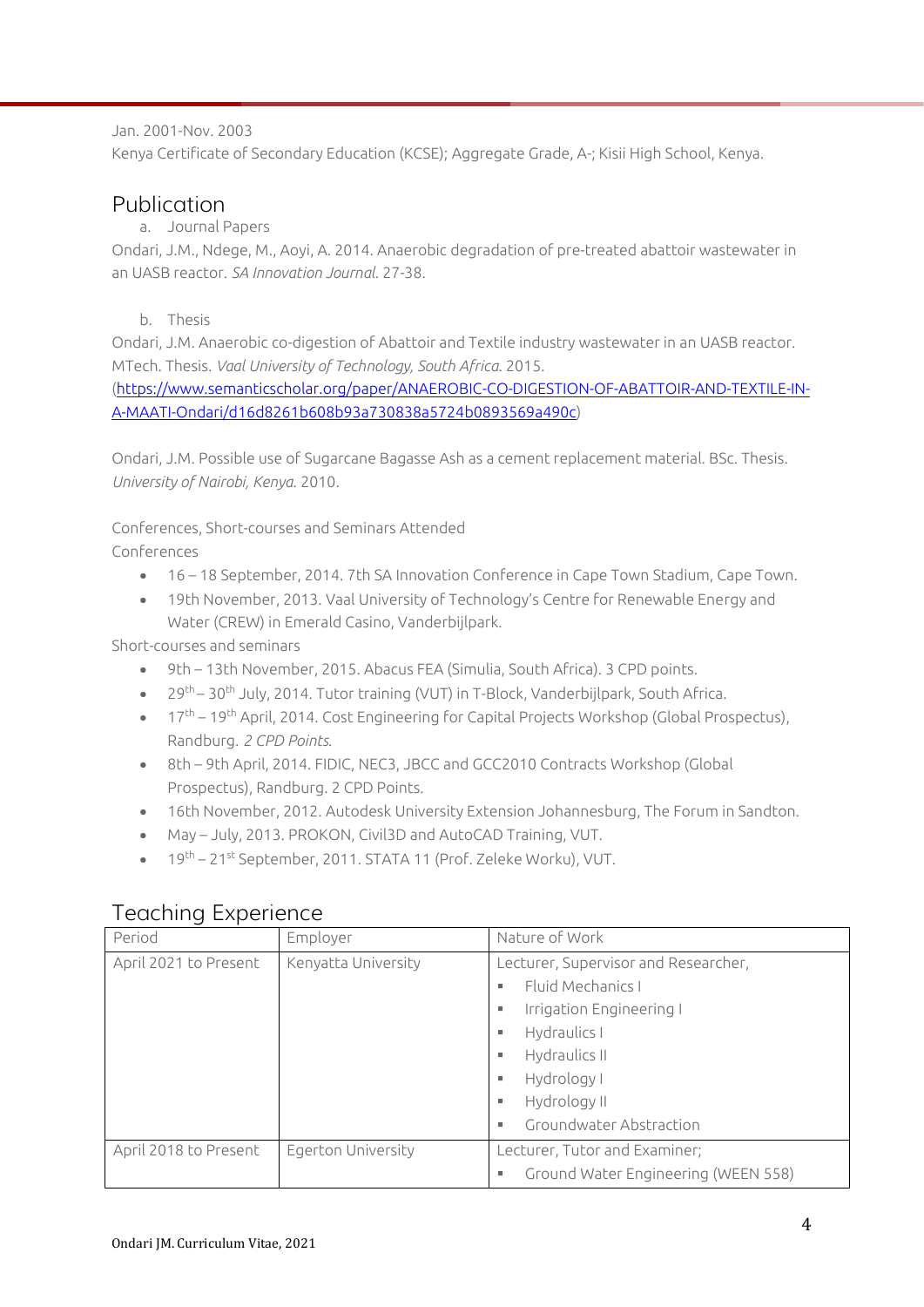|                |                    | Water Resources Engineering I (WEEN 556)<br>ш |
|----------------|--------------------|-----------------------------------------------|
|                |                    | Water Resources Engineering II (WEEN 557)     |
|                |                    | Fluid Mechanics I (WEEN 211)                  |
|                |                    | Fluid Mechanics II (WEEN 212)                 |
| August 2011 to | Vaal University of | Lecturer, Mentor, Tutor and Examiner;         |
| December 2015. | Technology         | Applied Mechanics (ECAPM1B),                  |
|                |                    | Engineering Drawing I (ECDRW1B),<br>٠         |
|                |                    | Engineering Drawing II (AutoCAD) –<br>н.      |
|                |                    | ECDRW2B,                                      |
|                |                    | Structural Analysis II and III (ECSTA2B &     |
|                |                    | ECSTA3B),                                     |
|                |                    | Water Engineering II (ECWEN2B).               |

## Professional Membership

- Engineers' Board of Kenya (EBK)
- Institution of Engineers of Kenya (IEK) Corporate Member
- Engineering Council of South Africa (ECSA)
- South African Institution of Civil Engineering (SAICE)
- Water Institute of South Africa (WISA)

### Computer skills and competencies

- Finite Element Analysis package; Abacus FEA.
- Expertise in drawing and design packages; AutoCAD, ArchiCAD & CorelDraw.
- Competent in the following Civil Engineering packages; PROKON, STAAD, Civil 3D & WaterCAD.
- Competent with STATA 11 statistical software.
- Competent with Microsoft Office packages.